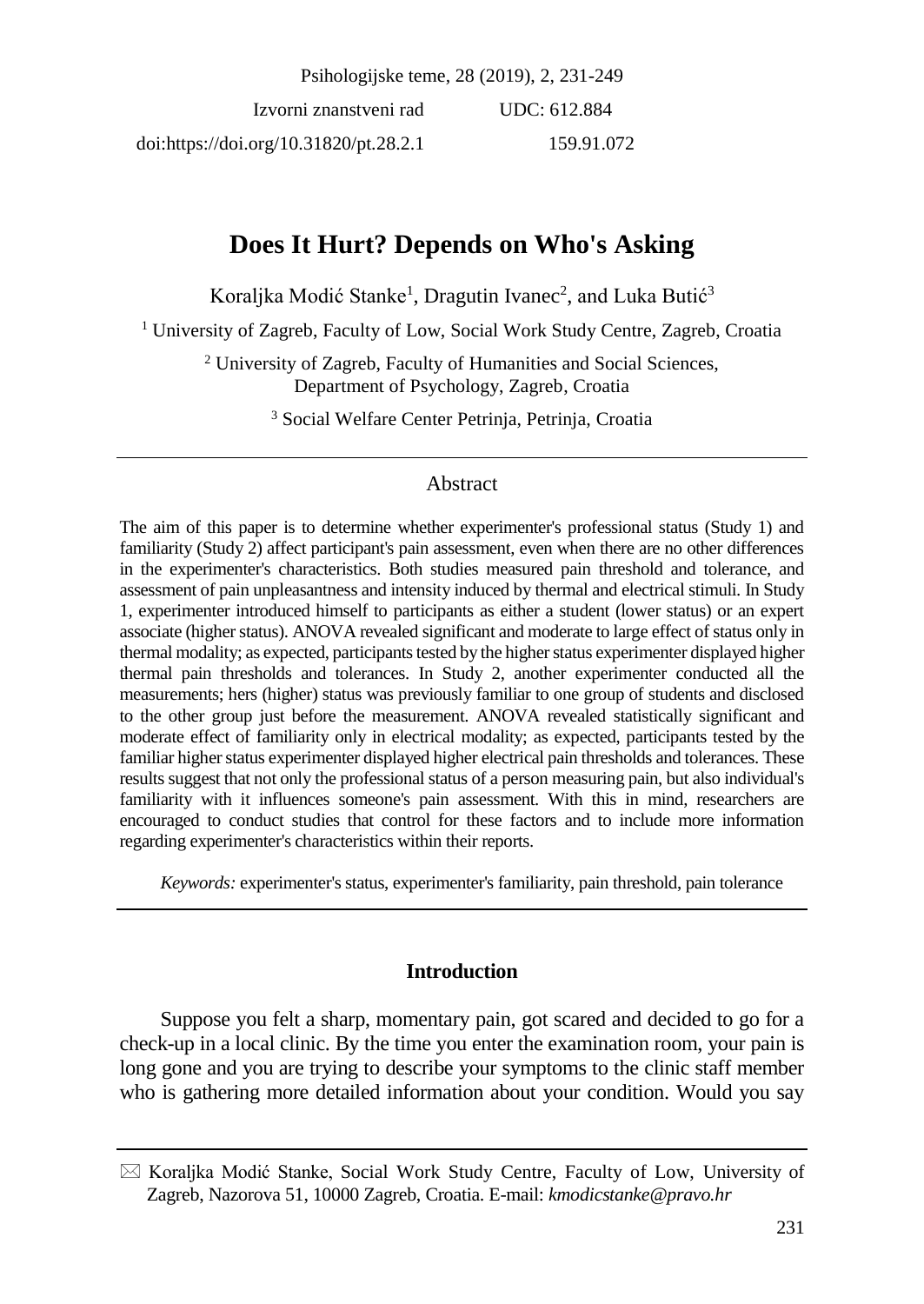your pain assessment would be about the same, regardless who obtained ratings - a physician, his assistant or a nurse? Research on pain assessment in clinical settings would disagree and suggest that if you were admitted by a lower status clinic staff member, you would most likely provide not only higher pain ratings, but also less accurate ones (Williams, Park, Ambrose, & Clauw, 2007).

Pain experience is always subjective, shaped by the individual's characteristics and previous experience, which is why a person in pain should be best suited to provide an accurate pain assessment. However, if such assessment is virtually biased - depending also on the characteristics of a person gathering pain rating - both reliability and validity of pain measurement are threatened. To find out which characteristics of the personnel can interact with individual's pain assessment, researchers conducted a number of experimental studies and found that participants' pain reports are affected by conspicuous characteristics like experimenter's race (Weisse, Foster, & Fisher, 2005) and gender (Levine & De Simone, 1991). It should be noted, though, that the effect of the experimenter's gender on pain responsivity was not found in studies where experimenter's appearance was not purposely highlighted for gender cues (Feine, Bushnell, Miron, & Duncan, 1991; Otto & Dougher, 1985), hence some authors speculate that this effect is mediated by genderrole stereotypes (Wise, Price, Myers, Heft, & Robinson, 2002).

Now, race and gender are two characteristic that are represented by rather distinctive visible cues, and are in fact the first thing people take note of when establishing visual contact (Contreras, Banaji, & Mitchell, 2013); the question is whether pain assessment is affected only by those characteristics that include distinctive visible cues? To provide an answer, several researchers investigated the effect of the experimenter's status on participant's pain assessment. One's professional status is not something an individual can determine at first sight - he/she has to rely on various secondary cues (e.g. form of communication, clothing, behaviour in the presence of others, previous experience and other different-sourcespresented information) in order to draw more or less accurate conclusions regarding someone's status. As pain research goes, this variety of status-related cues is both blessing and curse. On the one hand, it allows researchers to operationalize status in numerous ways and manipulate it in many different forms, which ultimately benefits ecologic validity. On the other hand, it tempts researchers to cumulate cues within single research, which ultimately complicates discernment regarding each cue's partial contribution in status-dependent pain assessment.

There is compelling evidence that people indicate higher pain threshold (Modić Stanke & Ivanec, 2016), higher pain tolerance (Kállai, Barke, & Voss, 2004) and rate pain as less unpleasant (Campbell, Holder, & France, 2006) when being tested by the higher status experimenter. These results are mainly interpreted in the context of socially-desirable behaviour. Namely, when tested by the higher status experimenter, participants perceive the study as more relevant and modify their pain behaviour accordingly. It is noteworthy that researchers eliminated the idea that individuals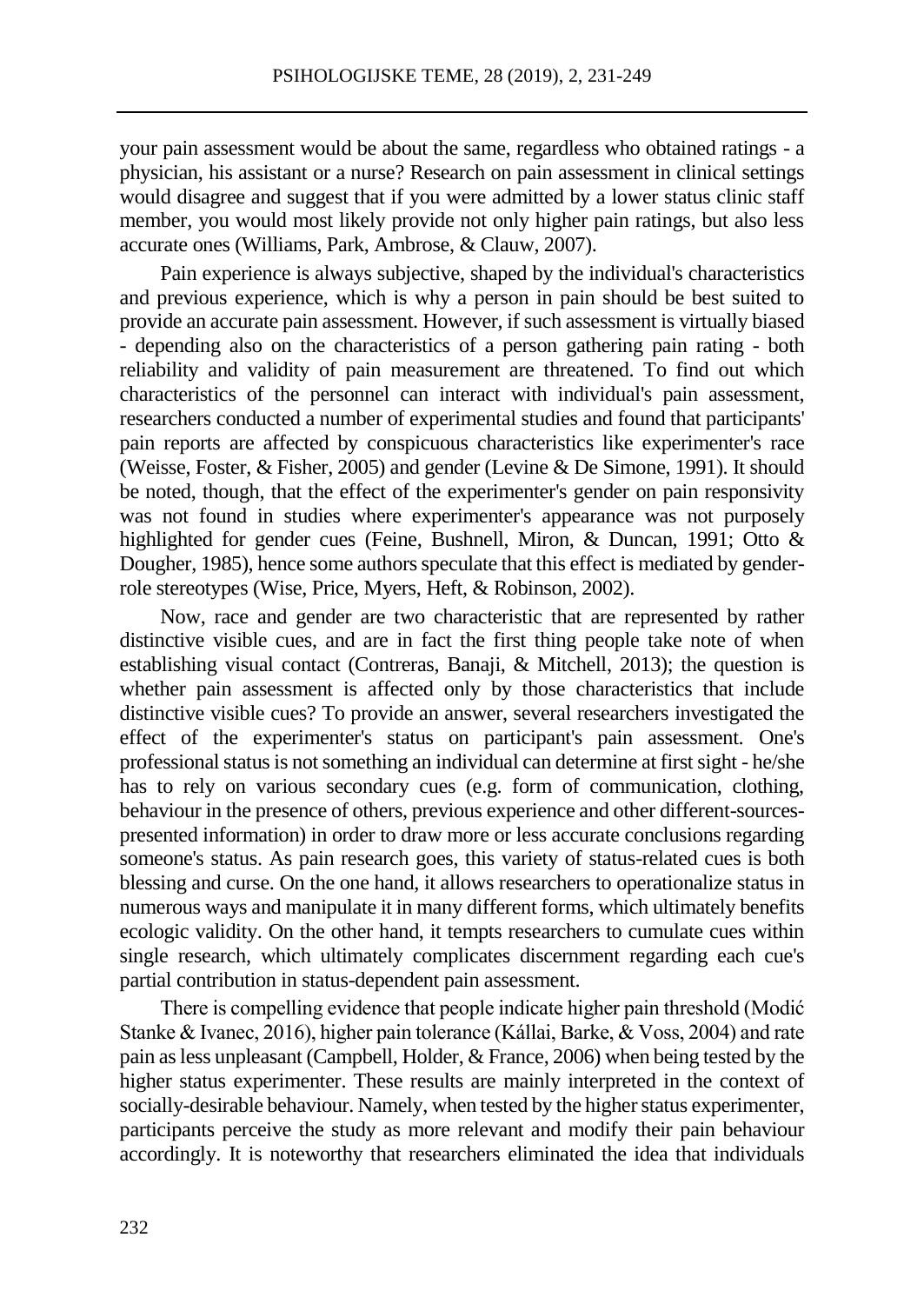tailor their pain behaviour deliberately; however, the question why they behave differently in the presence of different-status experimenters - remains unanswered. Some authors suggest that experimenters with higher authority elicit greater physiological arousal, which ultimately leads to reduced pain sensitivity (Campbell et al., 2006); so far, there is no conclusive evidence for this mediator effect.

Although all above-mentioned studies provide evidence in favour of the statusdriven bias in pain assessment, certain design-related issues hinder clarity of conclusions regarding the effect of status on pain measurement. The first issue has to do with the characteristics of individuals used as different-status experimenters in each study. They were above all different individuals who, apart from status, also differed in personality, communication style and physical appearance (e.g. age, height, attractiveness) thus, it remains unclear if obtained effects are result of status per se or some other experimenter-related characteristic. The second issue has to do with different strategies previous studies used in order to present and highlight information regarding experimenter's status. Some authors decided to use unfamiliar experimenters, introducing participants with their status at the beginning of measurement and boosting that information with several cues during measurement (Campbell et al., 2006; Kállai et al., 2004). Other authors decided to use experimenters with whom participants were already familiar with (the sophomore student and the professor) therefore avoiding the need to give any formal information regarding status (Modić Stanke & Ivanec, 2016). Although both strategies include legit manipulation of the experimenter's status, the meaning of status in case of familiar and unfamiliar experimenters is notably different. Since the effect size in the latter study was substantial, one cannot help wondering about the extent to which the familiarity of experimenter additionally contributed to status-based bias effect.

The aim of the present work was to provide an answer to the above-mentioned questions. For this purpose, we conducted two separate studies; each followed the ethical principles for conducting research with human participants and was approved by the local Ethical Committee.

#### **Study 1**

First, we aimed to determine whether mere information about professional status affects participant's pain assessment even when no other differences in the experimenter's characteristics exist. Thus, in Study 1, only one experimenter conducted measurements with all participants, introducing himself to half of the participants as an expert associate (higher status) and to the other half as a psychology student (lower status). The experimenter's task was to induce pain using thermal and electrical stimuli and to measure participant's pain thresholds and tolerance along with the assessment of pain unpleasantness and pain intensity. We expected that participants tested by the higher status experimenter would display higher pain thresholds and tolerances, and express lower pain unpleasantness ratings.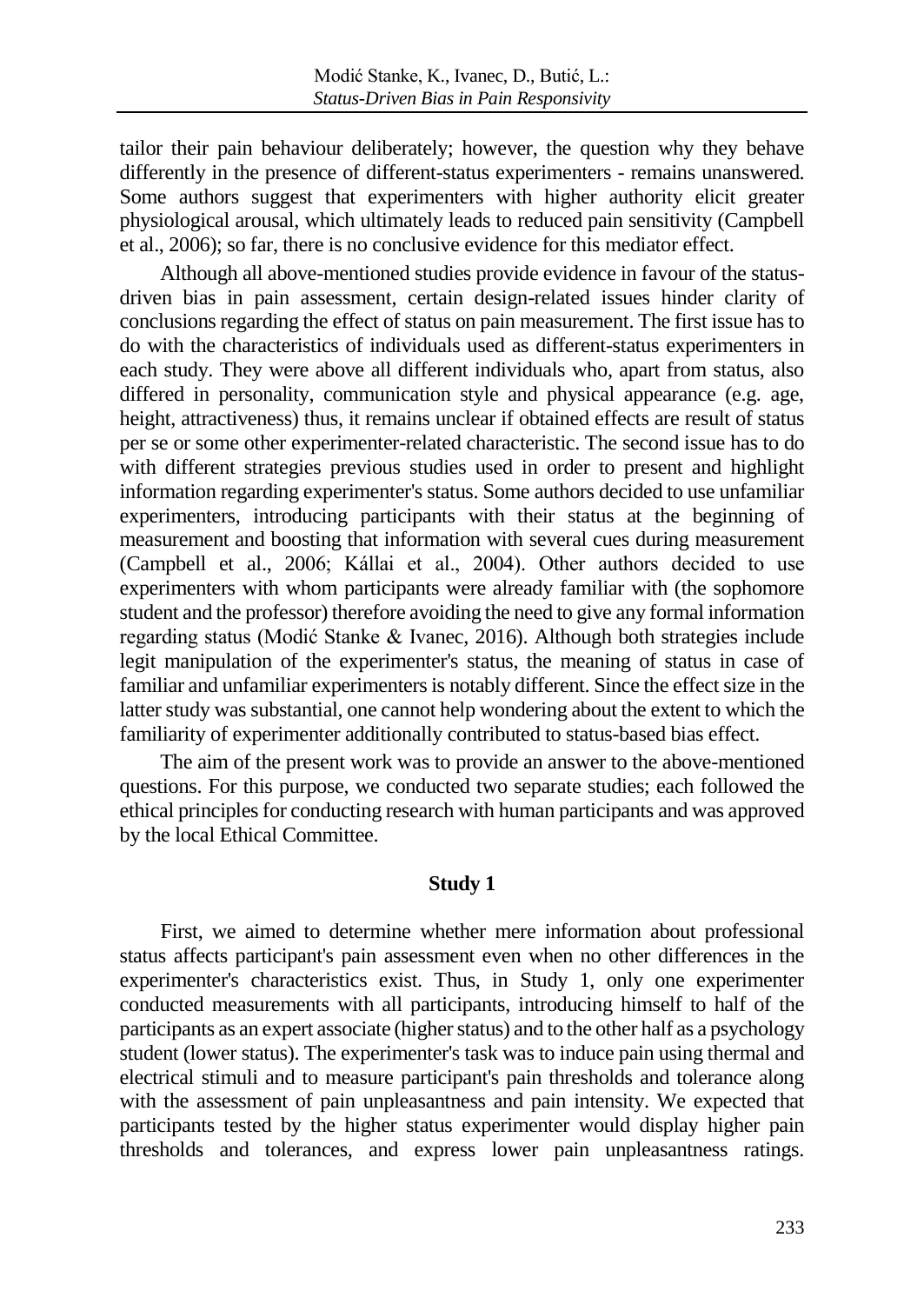Additionally, in concordance with gender roles, we expected men to have higher pain thresholds and tolerances, and to assess pain as less unpleasant.

#### **Methods**

A number of studies suggested that men and women differ in pain responsivity but also indicated that these differences vary across pain modalities (Riley, Robinson, Wise, Myers, & Fillingim, 1998). Moreover, previous research demonstrated interaction between participant's gender and characteristics of the experimenter (Aslaksen, Myrbakk, Høifødt, & Flaten, 2007; Gijsbers & Nicholson, 2005). Hence, we decided to include both gender participants in the study and to use two notably different pain modalities - thermal and electrical. A single male status experimenter conducted the study, but he introduced himself either as a student (lower status) or as a psychologist (higher status). The study design is illustrated in Figure 1.

|                    |        | <b>EXPERIMENTER</b>       |                            |  |  |  |
|--------------------|--------|---------------------------|----------------------------|--|--|--|
|                    |        | lower professional status | higher professional status |  |  |  |
| <b>PARTICIPANT</b> | female | $n=12$                    | $n=12$                     |  |  |  |
|                    | male   | $n=13$                    | $n=12$                     |  |  |  |

*Figure 1.* Design with the two factors: Participant gender and experimenter professional status. All participants in all four conditions were tested by the same male experimenter.

#### **Participants**

Fifty-two non-psychology students (26 females) between 18 and 28 years old voluntarily signed up to participate in the study. Female participants were on average 21.23 years old  $(SD = 2.49)$  and male participants were on average 21.31 years old  $(SD = 2.40)$ . The participants had no prior experience with any kind of pain research and none of them had met the experimenter before the measurement. They were recruited using several different methods - via Facebook, paper-ads and verbal transfer. One male individual decided to exercise his right to withdraw from the measurement so the final number of males whose results were analyzed in the study is  $n = 25$ . Subsequently, participants filled in the health-questionnaire designed as a screening tool to identify and exclude individuals that had a medical history of serious illness or injuries; two female individuals were excluded due to self-reported illness (monoparesis and depression) so the final number of females whose results were analyzed in the study is  $n = 24$ . Each participant received a symbolic reward (research participation credits that students are required to obtain before graduation) for the participation in the study.

The experimenter was a 26-year-old male that introduced himself to participants either a) as a psychology student (lower professional status) that is conducting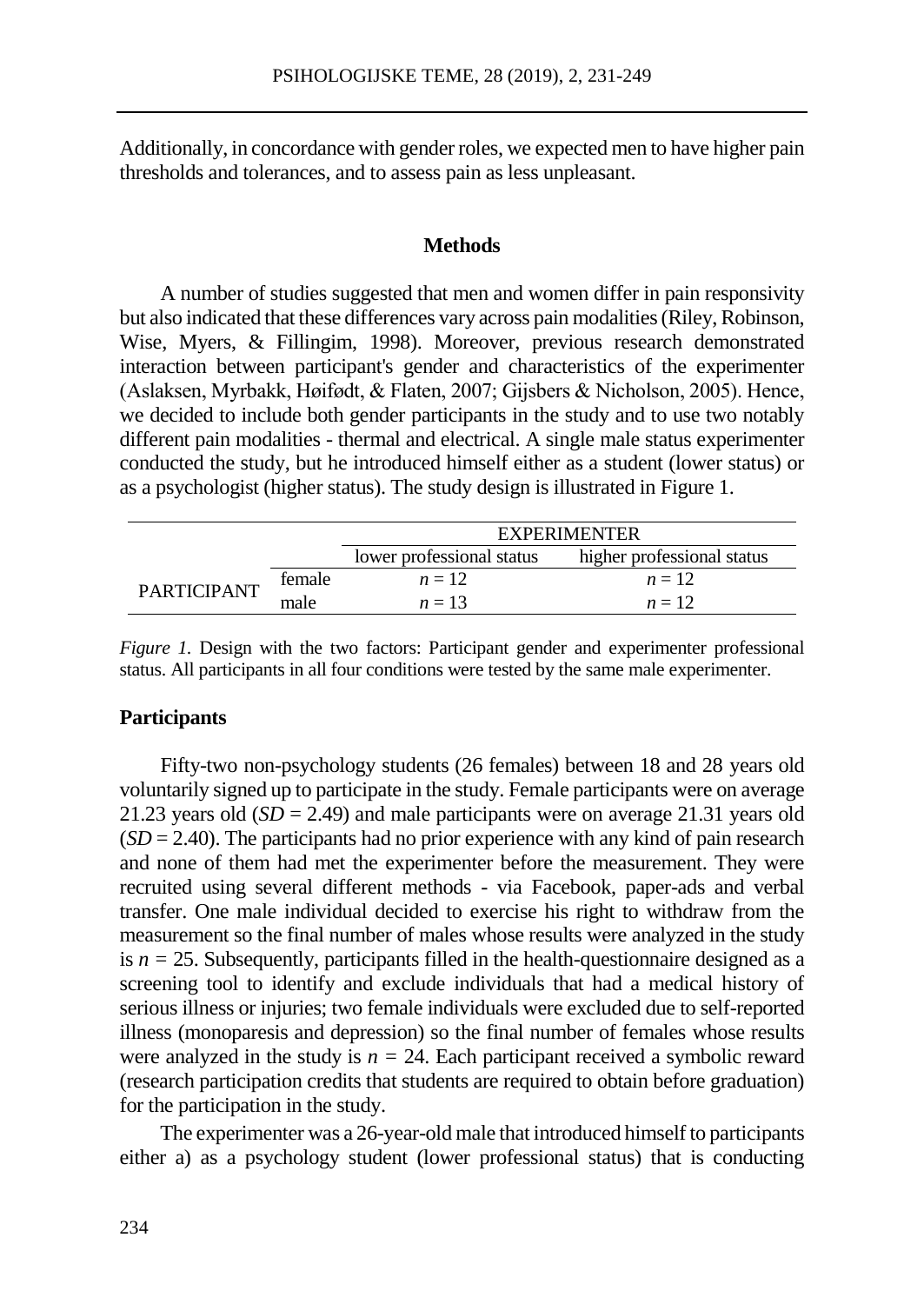research within his graduate thesis or b) as a psychologist (higher professional status) hired as an associate researcher in the present study. The experimenter clothing (casual vs. business casual) and form of address (informal vs. formal) additionally differentiated two different-status situations.

# **Measures and Apparatus**

Two different methods were applied to induce pain in two modalities - thermal and electrical. Thermal stimuli were induced by the hot air flow at the  $1.5 \text{ cm}^2$  area in the middle of the left palm. The device was placed at the distance of 12 cm from the participant's hand and it was set to constantly produce uniform heat stimuli. The temperature of the hot air at the source was 55 degrees Celsius and the one adjacent to the palm was about 10 degrees lower. Although pain was induced by continuous same-temperature thermal stimuli, participants perceived different pain experience during measurement (ranging from sensing warmth to impossible-to-endure pain) due to temporal summation of noxious stimuli. Pain responsivity measures included the duration (in seconds) from the point heat stimulation started till the moment a) participant declared stimulation just become painful (pain threshold) and b) participant declared he/she could not tolerate the pain further on (pain tolerance). Right after the ending of heat stimulation, participants assessed both general thermal pain unpleasantness and highest thermal pain intensity on the scale from 0 (*lowest unpleasantness*/*intensity*) to 30 (*highest unpleasantness*/*intensity*).

Electrical stimuli were induced on the index finger and ring finger of the right hand using the DS5 isolated bipolar stimulator (Digimeter Ltd, United Kingdom) that allows computer control of stimulus amplitude and timing parameters. The computer program was designed to allow a stimulation range from 0 to 255 units (equal to the maximum constant current output of 10 mA). Sequenced stimuli were generated several seconds apart, each 5 units (about 0.20 mA) surpassing previous one. Pain responsivity measures included the amount of constant current output related to a) the lowest electrical stimuli participant declared to perceive as painful (pain threshold) and b) the highest electrical stimuli participant declared he/she could tolerate (pain tolerance). Immediately after the completion of electrical stimulation, participants assessed both general electrical pain unpleasantness and highest electrical pain intensity on the scale from 0 (*lowest unpleasantness*/*intensity*) to 30 (*highest unpleasantness*/*intensity*).

In accordance with previous research (Campbell et al., 2006; Kállai et al., 2004), each participant rated experimenter's characteristic on a 7-point scale. Rated characteristics included authority, expertise, organization, experience, confidence, amiability and responsibility in order to test if they would be attributed differently to the same experimenter merely due to the information regarding his professional status.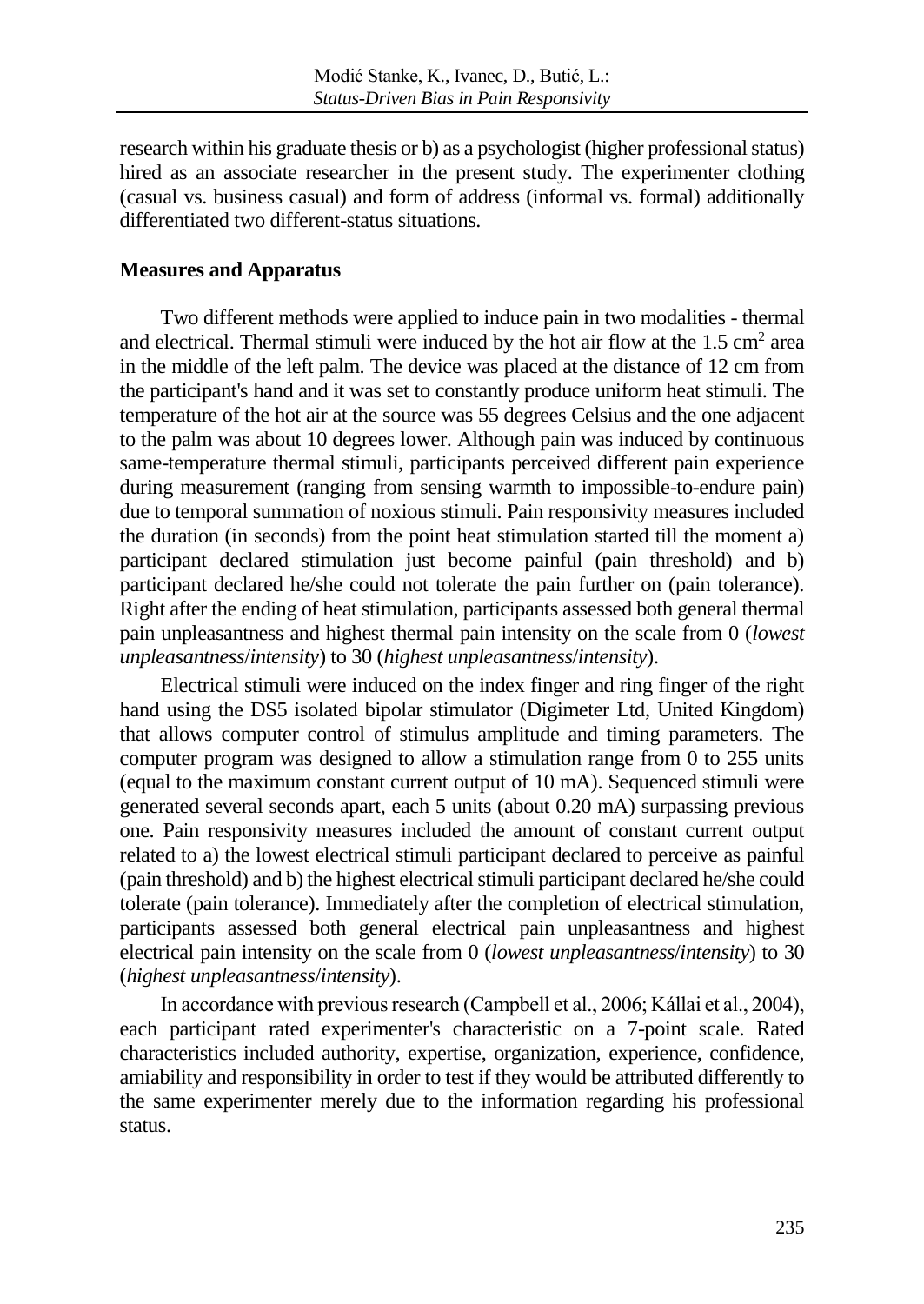### **Procedure**

All measurements were conducted individually in the period of winter/spring 2015. Each measurement took place in the radio-frequency anechoic chamber and the duration was approximately half an hour per participant. Throughout entire measurement, experimenter communicated with the participants, both face-to-face (before, between and after painful stimulation) and through the communication device (during painful stimulation).

Following experimenter's introduction, participants read the research outline and signed an informed consent form. After that, they entered the chamber and set in front of the table surrounded by the apparatus. Experimenter informed participants that thermal stimuli would be induced before electrical ones and asked them to warm up their hands in order to equalize hand temperature prior to measurement. Concurrently, participants provided information regarding their health status; if participants noted to have a medical history of serious illness or injuries they would be asked to withdraw from the measurement. Next, experimenter placed and immobilized participants' left hand in the fixated splint and informed participants that their task was to initiate thermal stimulation, verbally report about their pain development (worm - hot - stings - first sensations of pain (i.e. pain threshold) nondurable pain) and finally terminate thermal stimulation (i.e. pain tolerance). After he prepared participants for measurement, experimenter exited the chamber, leaving participants alone. Further participant-experimenter communication during measurement went through the two-way communication device. Thermal stimulation was limited to two minutes due to ethical principles. Participants were not previously informed about this time limit. When thermal stimulation was over, the experimenter entered the chamber and asked the participants to rate the thermal pain unpleasantness and the thermal pain intensity.

After a short recess, experimenter informed participants that they were about to face electrical stimulation. Prior to placing the electrodes, experimenter treated each finger with alcohol in order to diminish individual differences in skin resistance. Then the experimenter informed participants that electrical stimuli would be induced sequentially, each slightly greater in magnitude than the previous one. He pointed out that participants' task was to rate each stimulus on the scale from 0 (*no pain*) to 10 (*nondurable pain*) and that the object of measurement was the amount of electrical current of the first increscent stimulus participant would rate other than 0 (*pain thresholds*) and the final increscent stimulus, the one participant would rate as 10 (*pain tolerance*). After preparing participants for the measurement, the experimenter exited the chamber, leaving participants alone. Shortly afterwards, the experimenter started with the procedure. Using a communication device, experimenter notified participants of each increasing stimulus by saying "attention" just before inducing them. Stimulus sequence started with the lowest amount of current (0.20 mA) and was followed by successive increscent stimulus in intervals 0.20 mA until the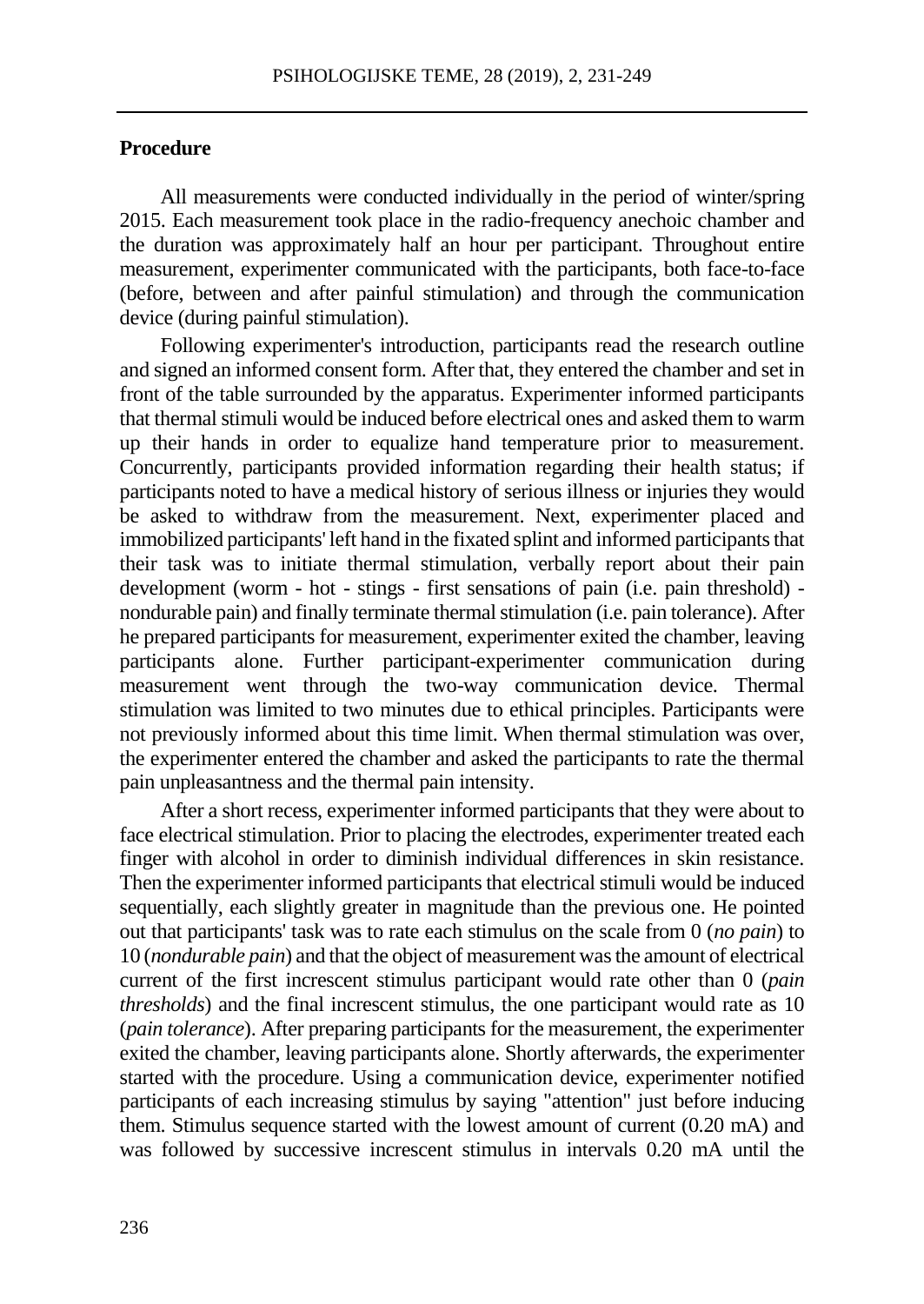moment participant rated the pain as nondurable. When the electrical stimulation ended, the experimenter entered the chamber and asked the participants to rate electrical pain unpleasantness and electrical pain intensity. Posterior to measurement, participants were asked to rate several issues regarding the study, experimenters characteristics being one of them. In order to enhance honesty and the sense of anonymity, each participant provided ratings privately and personally placed his/her ratings into the ballot box.

#### **Statistical Analysis**

Pain responsivity measures in both modalities included pain threshold and tolerance along with the assessment of pain unpleasantness and intensity. Preliminary analysis revealed that most pain-responsivity measures met assumptions for parametric testing; data for two measures (thermal pain threshold and tolerance) that initially did not meet these assumptions were log-transformed in order to normalize the distribution and stabilize the variance. Separate two-way analysis of variances (ANOVA's) were calculated for each dependent variable in each modality [i.e. 2 x 2 ANOVA's with status (high vs. low) and gender (male vs. female) as between-subject factors were calculated]. Effect sizes were calculated as partial eta squared and interpreted using Cohen's (1988) guidelines.

### **Results and Discussion**

The results are reported in concordance with the procedure - the first section is devoted to the analysis of pain responsivity in the thermal stimuli setting, followed by the section devoted to the same analysis in the electrical stimuli setting. Due to the size of the table, descriptive statistics regarding all pain responsivity measures for both types of stimuli is shown in Appendix A. Standard level of significance (.05) was used; only results that are statistically significant or close to significance were reported with exact  $p$  values, non-significant results  $(p > 10)$  were not reported. Participant's ratings of the experimenter's characteristics are reported in the final section.

### **Pain Responsivity**

#### **Thermal Stimulation**

As hypothesized, when tested by the higher status experimenter participants took longer to indicate that noxious stimuli just become painful,  $F(1, 45) = 9.75$ , *p*  $=$  0.03,  $\eta_p^2$  = 0.18, and it is noteworthy to indicate that this status effect was proven to be large. Also in accordance with the hypothesis, participants took longer to indicate that noxious stimuli become nondurable,  $F(1, 45) = 4.12$ ,  $p = .048$ ,  $\eta_p^2 =$ 0.08, and the size of this effect was found to be moderate. Conversely, experimenter's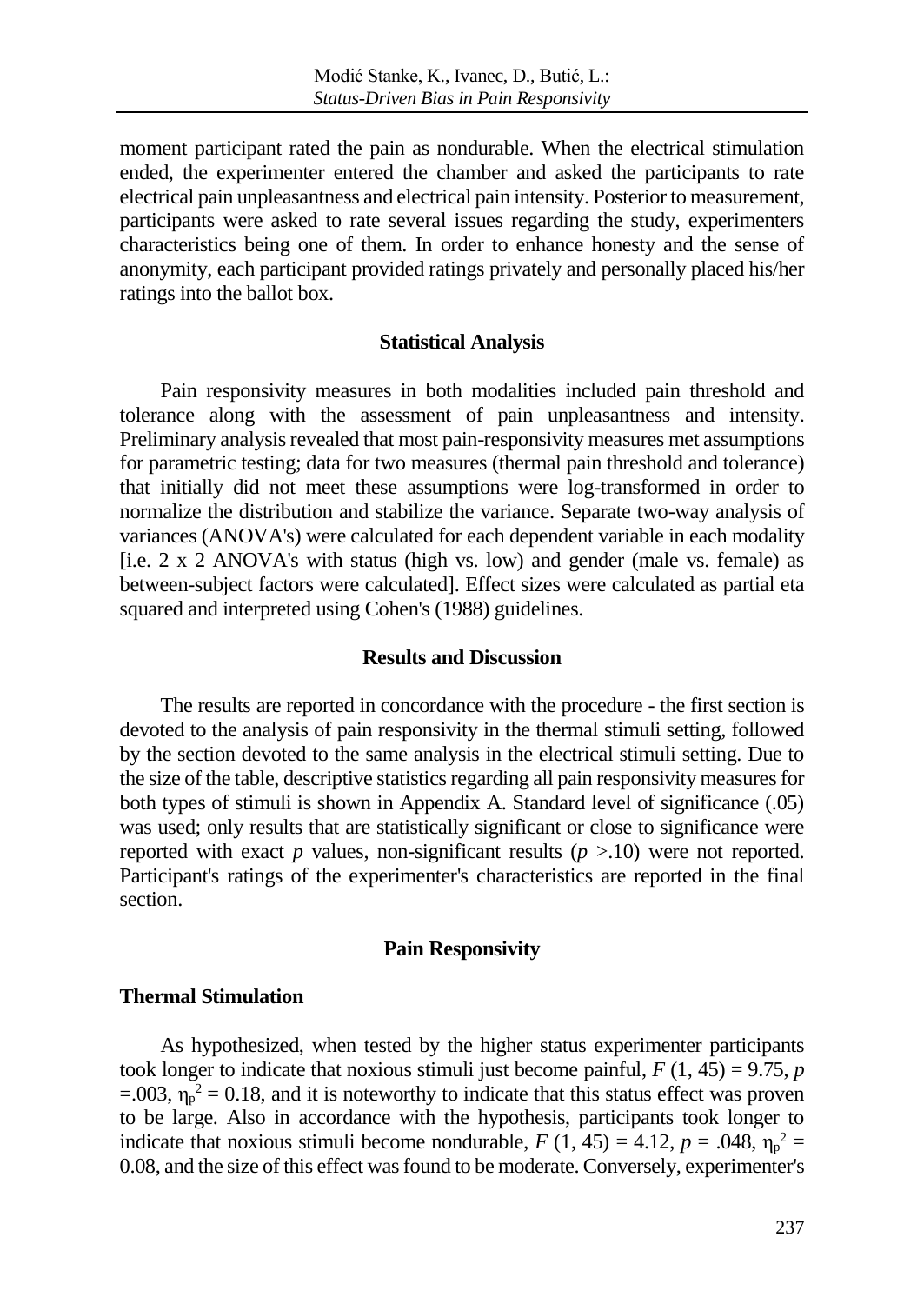status did not affect the assessment of thermal pain unpleasantness and general assessment of intensity. Even though data trends suggest that man might have a higher thermal pain threshold than women, this difference failed to reach significance  $(F(1, 45) = 3.30, p = .076)$ . However, gender differences in thermal pain tolerance were found to be significant, thus we can rightfully say that men endured thermal pain longer than women,  $F(1, 45) = 4.23$ ,  $p = .045$ ,  $\eta_p^2 = 0.09$ . Men and women both rated thermal pain unpleasantness as moderate ( $M = 16.63$ ,  $SD = 4.92$ ) and intensity as large  $(M = 24.55, SD = 3.29)$ , however, no gender differences were found regarding this assessment. Also, no gender × status interaction effect was found for either of four pain responsivity measures.

# **Electrical Stimulation**

Contrary to our expectations, participants tested by the higher status experimenter displayed no differences in any of the four pain responsivity measures with regards to participants tested by the lower status experimenter. Furthermore, no gender differences in any of four electrical pain responsivity measures were found; though it seemed that men had tendency to tolerate greater amperage of electrical noxious stimuli, this difference failed to reach significance ( $F(1, 45) = 3.43$ ,  $p =$ .071). Finally, no gender  $\times$  status interaction effect was found for none of the four electrical pain responsivity measures.

#### **Experimenter's Characteristics**

All measured experimenter's characteristics (authority, expertise, organization, experience, confidence, amiability and responsibility) participants rated as above average, but those ratings did not differ regarding experimenter's professional status. These findings state that obtained status-based bias in pain responsivity is not due to experimenter's (un)conscious behaviour during measurement, but solely due to the mere information regarding the professional status of the person conducting the measurement.

### **Study 2**

The present study was conducted to determine whether familiarity of experimenter additionally emphasizes his/her professional status and to explore the extent to which this plays a role in participant's pain assessment, even when there are no other differences in the experimenter's characteristics. Therefore, in study 2 only one higher status experimenter tested two groups of participants - one that was previously familiar with her higher status and the other that became aware of it just before the measurement. Consistent with the study 1, the experimenter's task was to induce pain using thermal and electrical stimuli and to measure participant's pain thresholds and tolerance along with the assessment of pain unpleasantness and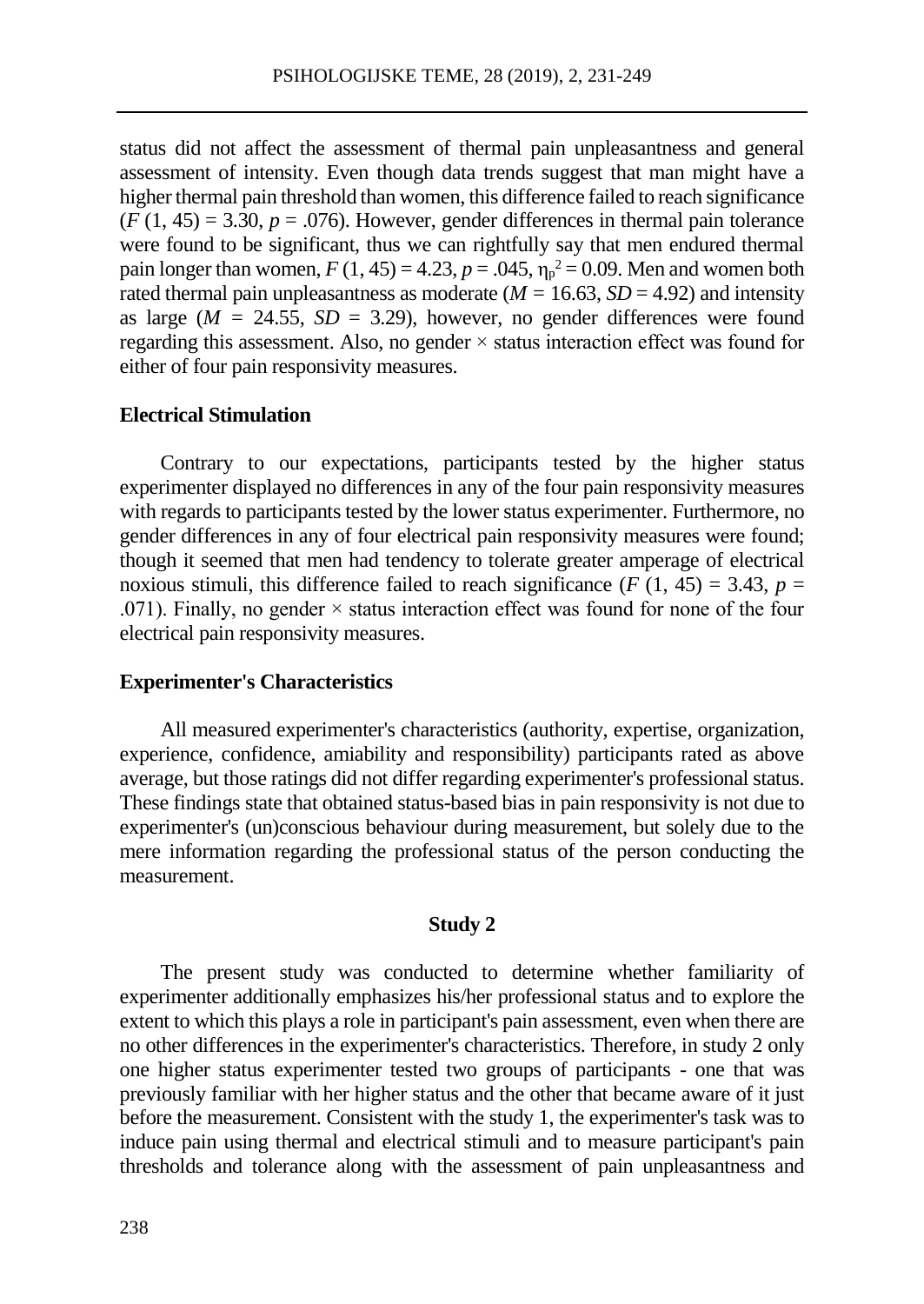intensity. We expected that participants would display higher pain thresholds and tolerances and lower pain unpleasantness ratings when tested by the familiar higher status experimenter. Additionally, in concordance with gender roles, we expected men to have higher pain threshold and tolerance, and to assess pain as less unpleasantness.

### **Methods**

Consistent with the reasons listed in Study 1, we decided to include both gender participants in the study. In Study 2, a single 34-year-old female experimenter conducted the measurement. The experimenter was an assistant professor at the Department of Psychology and all participants were acquainted with her higher status prior to the measurement. However, only half of them were familiar with this information for a certain amount of time, whilst the rest of them learned that information not long before the measurement. Experimenter's dress code and form of address were the same for all participants. The study design is illustrated in Figure 2.

|                    |        | <b>HIGHER STATUS EXPERIMENTER</b>            |        |  |  |  |
|--------------------|--------|----------------------------------------------|--------|--|--|--|
|                    |        | previously familiar<br>previously unfamiliar |        |  |  |  |
| <b>PARTICIPANT</b> | female | $n = 20$                                     | $n=20$ |  |  |  |
|                    | male   | $n=15$                                       | $n=16$ |  |  |  |

*Figure 2*. Design with the two factors: Participant gender and familiarity of experimenter higher professional status. All participants in all four conditions were tested by the same female higher status experimenter.

### **Participants**

Fresh sample with a total number of seventy-one individuals (40 females) between 18 and 26 years of age participated in the study. Thirty-five of them were first-year psychology students (20 females) previously familiar with the experimenter's higher status because she was teaching a course they all started attending several weeks prior to measurement. They were recruited during course practicum and had no prior experience with this kind of pain research. Remaining 36 participants were non-psychology students that had no previous experience with any kind of pain research; the third-year psychology students, adequately rewarded for their engagement, recruited them. Non-psychology students were also previously informed about the higher status of the experimenter, but had no personal contact with her before the measurement. All participants read the research outline and signed an informed consent form. The answers they provided in healthquestionnaires indicated there were no medical obstacles for their participation in the study. Each participant was rewarded for participation in the study. This research followed the ethical principles for conducting research with human participants and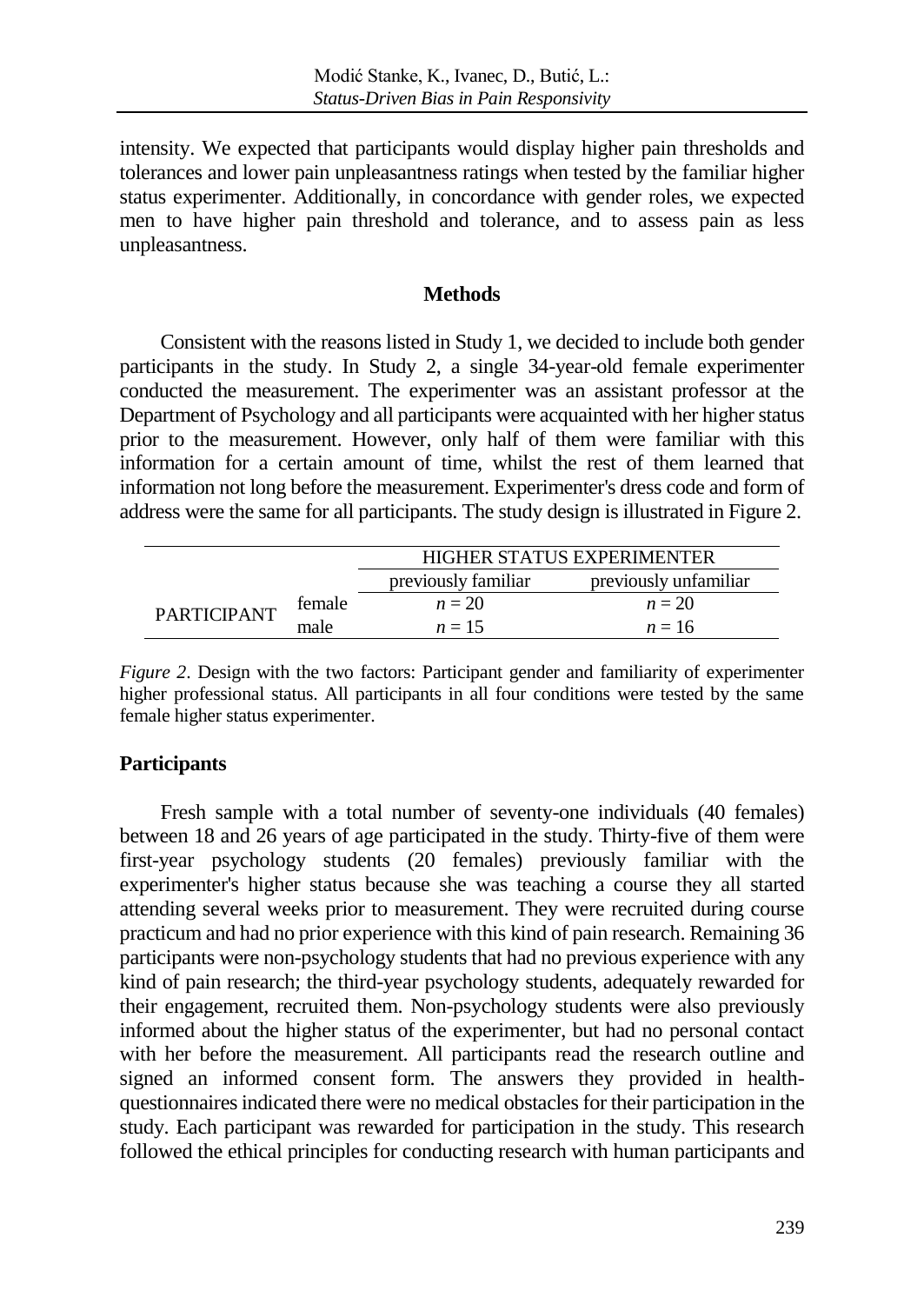was approved by the local Ethical Committee.

#### **Apparatus, Measures, and Procedure**

Apparatus for pain inducement, four pain measures in each of two modalities and the procedure were identical to those in Study 1. With regards to the characteristics of the experimenter participants rated on a 7-point scale in Study 1, some minor changes were made. Engagement of uniform higher status experimenter eliminated the need for the assessment of experience and confidence. Perceived characteristics of the experimenter that were additionally tested included leisureliness, friendliness, seriousness, kindness and availability.

#### **Statistical Analysis**

Preliminary analysis revealed that most pain-responsivity measures initially met assumptions for parametric testing with the exception of thermal pain threshold and tolerance, and electrical pain threshold - which were consequently log-transformed in order for the data to fit the assumptions better. Separate factorial ANOVA's were calculated for each variable in each modality (i.e. 2 x 2 ANOVA's with status (familiar vs. unfamiliar) and gender (male vs. female) as between-subject factors were calculated). Effect sizes were calculated as partial eta squared and interpreted using Cohen's (1988) guidelines.

### **Results and Discussion**

The results are reported in three sections - first two devoted to the analysis of pain responsivity in thermal and electrical settings and final devoted to links between participants' pain responsivity and perceived experimenter's characteristics. Due to the size of the table, descriptive statistics regarding all pain responsivity measures for both types of stimuli is shown in Appendix B. Standard level of significance (.05) was used; only results that are statistically significant or close to significance were reported with exact  $p$  values, non-significant results ( $p > .10$ ) were not reported.

#### **Pain Responsivity**

#### **Thermal Stimulation**

Contrary to our expectations, participants tested by the familiar higher status experimenter displayed no differences in any of four pain responsivity measures with regards to participants tested by the unfamiliar higher status experimenter. Additionally, in accordance with the assumptions regarding gender roles, men took longer to indicate that thermal noxious stimuli just become painful,  $F(1, 67) = 3.87$ ,  $p = .053$ ,  $\eta_p^2 = 0.06$ , and to terminate noxious stimuli when they become nondurable,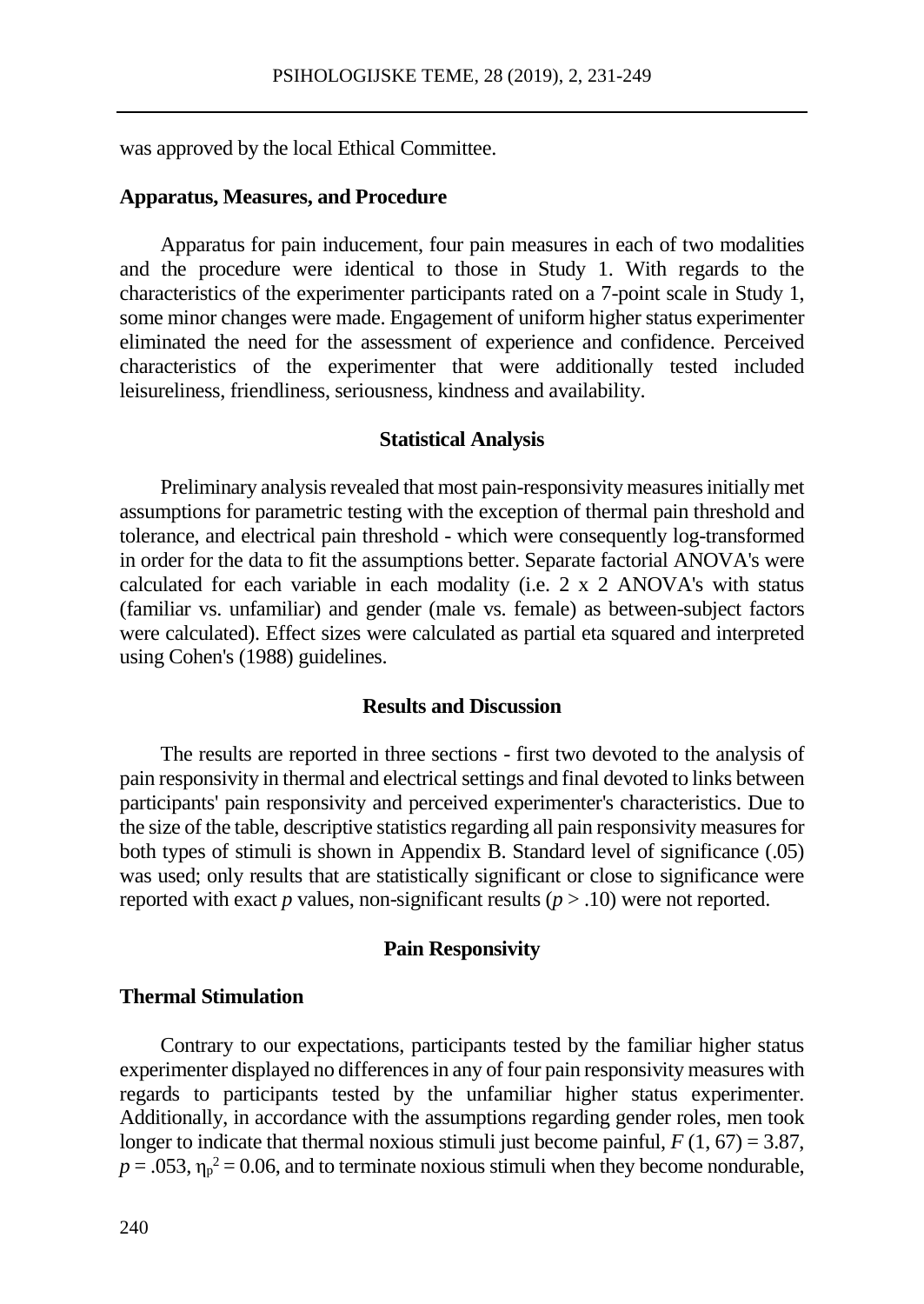*F* (1, 67) = 6.63, *p* = .012,  $\eta_p^2 = 0.09$ . Men and women both rated thermal pain unpleasantness as moderate ( $\dot{M}$  = 18.14, *SD* = 4.52) and intensity as large ( $\dot{M}$  = 23.86,  $SD = 3.20$ ), however, no gender differences were found regarding this assessment. Finally, no gender  $\times$  familiarity interaction effect was found in either of four pain responsivity measures.

### **Electrical Stimulation**

As hypothesized, participants tested by the familiar higher status experimenter took a greater amount of electrical stimuli to note minimally painful sensation, *F* (1,  $(67) = 4.10$ ,  $p = .047$ ,  $\eta_p^2 = 0.06$ , and to indicate pain as nondurable,  $F(1, 67) = 5.42$ ,  $p = .023$ ,  $\eta_p^2 = 0.08$ . One should note that the effect sizes regarding both pain threshold and tolerance were proven to be moderate.

Conversely, experimenter's familiarity did not affect the assessment of thermal pain unpleasantness and intensity. Additionally, on a descriptive level, the men seemed to indicate both pain threshold and tolerance at a greater amount of electrical stimuli, however, this gender difference failed to reach significance regarding electrical pain threshold,  $F(1, 67) = 2.85$ ,  $p = .096$ , proving this statement to be accurate only with regards to electrical pain tolerance  $F(1, 67) = 7.93$ ,  $p = .006$ ,  $\eta_p^2$  $= 0.11$ . Men and women both rated electrical pain unpleasantness as moderate ( $M =$ 16.89, *SD* = 6.76) and intensity as large (*M =* 20.95, *SD* = 5.50), however, no gender differences were found regarding this assessment. Also, no gender  $\times$  familiarity interaction effect was found for either of four pain responsivity measures.

# **Experimenter's Characteristics**

The level of the experimenter's familiarity did not affect the participant's perception of the experimenter's characteristics; participants rated experimenter's authority, expertise, organization, amiability, responsibility, leisureliness, friendliness, seriousness, kindness and availability about the same - regardless if they knew her previously or they have just met. These results imply that the experimenter acted the same way in the presence of each group of participants, anchoring conclusion that familiarity with an experimenter of a certain status can amplify status-based bias in pain assessment.

#### **General Discussion**

Both studies reported here demonstrate that professional status, beyond other characteristics of the person conducting pain measurement, affects pain responsivity of the individual experiencing pain. This was the case in Study 1 where participants tested by the higher status experimenter indicated thermal pain later and endure it longer and in Study 2 where participants tested by the familiar higher status experimenter experienced higher levels of current amperage when noted to feel pain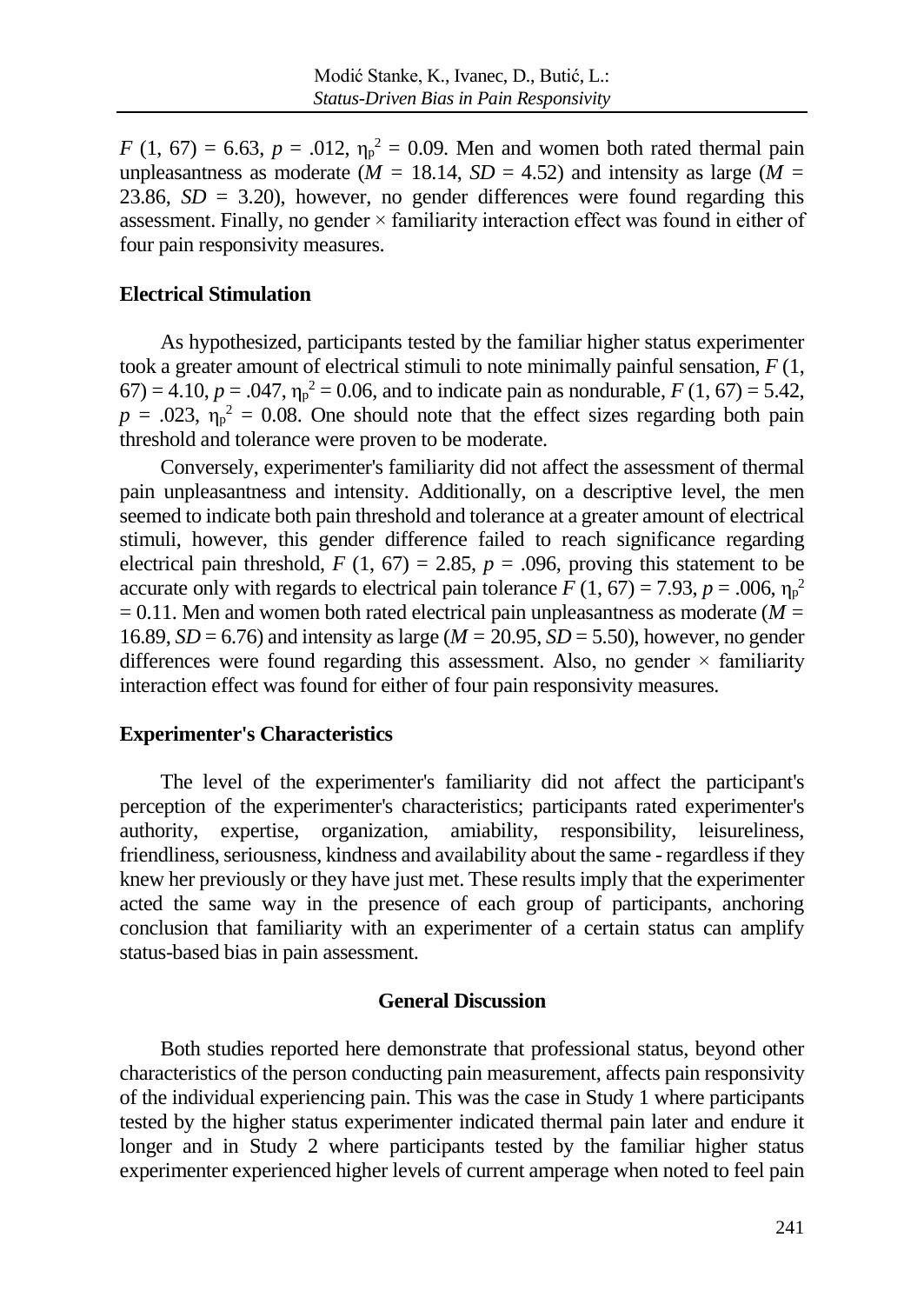and when ended the noxious stimuli. Throughout the rest of this section, we discuss some limitations of the current work, comment our findings with regard to prior studies of status-based bias in pain assessment and annotate the practical contribution of the present work in the broader context.

#### **Limiting Conditions**

Several features of the present work limit the conclusions we can draw regarding the effect of the professional status on pain assessment. First, the design of both studies disregarded the possible effect of the experimenter's gender, thus we can only speculate whether participants would behave in the same manner when tested by the opposite gender experimenter. Additionally, results regarding the effect of status and familiarity would be even more convincing if the same person conducted measurements in both studies. Next, we used pain measures that allowed us to detect possible differences in pain behaviour, but no additional measures (e.g. arousal, state anxiety or level of trust elicited by the experimenter) that might indicate why participants behaved differently in different status-related conditions. Finally, although we elicited pain in two notably different modalities in order to allow greater generalizability, one should note that experimentally induced pain experience qualitatively differs from the natural pain experience in clinical settings providing present research with only limited ecological validity.

The sample size in both studies is rather small, which a priori limits statistical power. However, we consulted the data from several studies that investigated the relationship between experimenter status and different aspects of pain (Campbell et al., 2006; Kállai et al., 2004; Modić Stanke & Ivanec, 2016) and noted that effect sizes (indicated as Cohen *d* and partial eta squared) were ranging from small to large (0.26 - 0.62,  $\eta_p^2 = 0.20$  - 0.59). Therefore, while planning the study design, we used G\*Power software (Faul, Erdfelder, Lang, & Buchner, 2007) to calculate the sample size for the desired power (0.80) and expected moderate effect size ( $\eta_p^2 = 0.15$ ) in mixed research design. The recommended sample size was  $N = 40$ . In our opinion, the samples sizes in this research were not the primary reason for some of the statistically non-significant effects.

In both studies, the order of stimulation was the same for all the participants: first thermal and then electrical, i.e. there was no rotation between thermal and electrical stimulation across participants. In repeated measures design, carry-over effects are always present and researchers usually try to avoid it by using rotation designs. However, we decided not to rotate stimulation situations because of the findings (Ivanec, Pavin, & Kotzmuth, 2006) suggesting a possibility of the interaction between the measurement-order and the experimental situation, we believed that the same stimulation-order that might produce a certain effect of habituation would be potentially less damaging than rotation that might produce more complex interactions.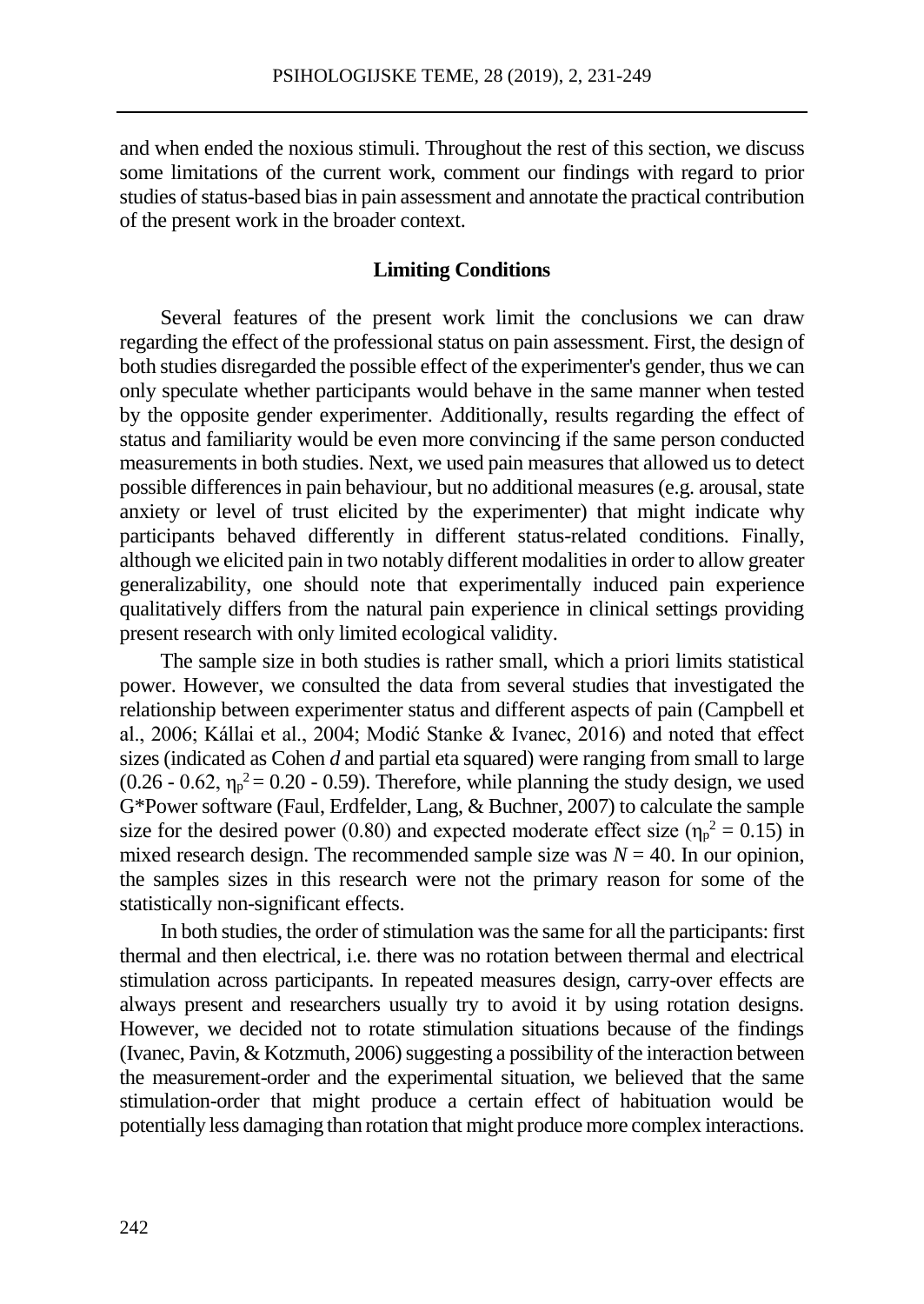#### **Sensory Component of Pain**

#### **Mere Status Effect**

Results regarding thermal pain threshold and tolerance in Study 1 are consistent with previous findings (Kallai et al., 2004; Modić Stanke & Ivanec, 2016) and suggest that mere information about the professional status of the person conducting measurement effects not only an individual's willingness to endure noxious stimuli but also his/her pain perception. Both men and women tested by the higher status experimenter indicated to perceive thermal stimuli as painful seconds later than their mates in the lower-status situation, and this status-driven effect was proven to be large. Although this indicates that people actually perceive noxious stimuli differently in the presence of the different status experimenter, an alternative explanation is also possible. Given the fact that during pain threshold measurement, we rely solely on participant's verbalization, it is also possible that experimenter's status does not affect pain perception per se, but only participant's readiness to verbalize it.

Contrary to findings regarding thermal modality, both male and female participants displayed no expected status-driven differences regarding electrical pain threshold and tolerance in Study 1. Although not expected, such non-congruence between modalities is not surprising; studies that compared different aspects of pain depending on the way pain was induced report ambiguous results. Specifically, some studies obtained significant positive correlations between pain modalities (Bhalang, Sigurdsson, Slade, & Maixner, 2005; Neddermeyer, Flühr &, Lötsch, 2008), while others found no correlations between responses to different noxious stimuli (Janal, Glusman, Kuhl, & Clark, 1994; Neziri et al., 2011). One plausible explanation for these inconsistent findings can be found within the qualitative difference in pain sensations induced by the different types of stimuli.

In the present work difference between modalities was substantial, including general differences between thermal and electrical stimuli (electrical stimulation feels less natural, individuals are relatively inexperienced with it, they tend to be anxious around it and incline to avoid it), and some study-specific ones (continuous uniform thermal stimuli vs. successive increasing electrical stimuli administration; different perception of control). It is possible that participants tested by the unfamiliar experimenter - regardless his status - were just too anxious to trust him with "frightful" electrical stimulation and that their wariness regarding electrical stimuli simply prevailed any possible existing status effects. Results of Study 2 support this statement; participants displayed higher pain threshold and tolerance in the presence of familiar higher status experimenter suggesting they were comfortable enough with the situation to provide evidence for the existing familiarity effect. This explanation, however, remains purely speculative because state anxiety, arousal and level of trust were not measured in this study.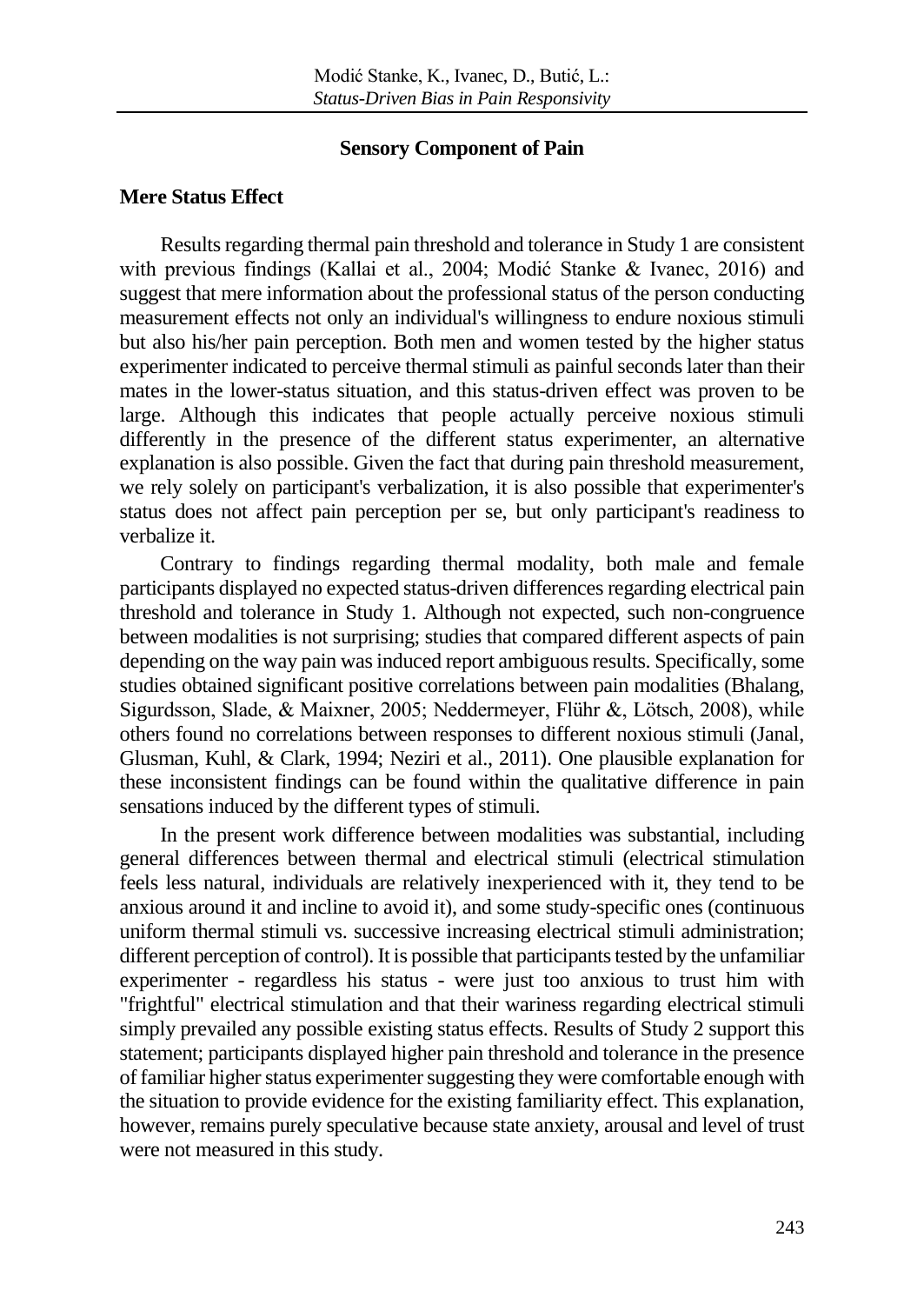### **Mere Familiarity Effect**

Results regarding electrical pain threshold and tolerance in Study 2 suggest the possibility that - at least concerning this modality - familiarity with the person conducting measurement might amplify the effect of the higher status experimenter on pain responsivity; however, it should be noted that following studies (including low-status familiar and unfamiliar experimenter) are needed to further investigate this possibility. Both men and women tested by the familiar higher status experimenter indicated a greater amount of electrical current as being "just painful" (pain threshold) and "nondurable" (pain tolerance), and this familiarity-driven effect was proven to be moderate. Similar to findings in Study 1, non-congruence between modalities also occurred in Study 2; male and female participants displayed expected familiarity-driven differences in pain threshold and tolerance while experiencing electrical, but not thermal stimuli.

Again, these results can be explained considering different quality of each pain modality. It is possible that participants during more natural, controllable and less threatening thermal stimulation reached their "plateau" regarding threshold and tolerance when being tested by the higher status experimenter so familiarity did not additionally contribute to this effect. Although results regarding unfamiliar higher status experimenter in both studies are not directly comparable due to different characteristics of the experimenters, almost identical average time-period regarding pain threshold and tolerance support this assumption. Conversely, higher status per se was not enough to reduce anxiety or ease the "frightful" situation during electrical stimulation, but when this higher status was combined with the familiarity of the person conducting the measurement, participants displayed higher pain threshold and tolerance. These assumptions, however, are yet to be tested.

### **Affective Component of Pain**

Assessment of pain unpleasantness and pain intensity within a single pain modality remained stable across all situations - regardless of participant's gender, experimenter's status and experimenter's familiarity. Although we did not expect participants to differ in their assessment of pain intensity, we expected them to assess lower pain unpleasantness when tested by the higher status experimenter, and when tested by the familiar status experimenter. There are two possible explanations for these unexpected findings. First explanation refers to the fact that pain is a multidimensional experience and includes several components. It is, therefore, possible that status and familiarity affect sensory component of pain (thresholds and tolerance) but not affective component of pain (unpleasantness). Second explanation refers to methodological features of pain unpleasantness assessment. It is possible that participants, when assessing pain unpleasantness, took into account the entire range of stimuli between "just painful" and "nondurable", inevitably indicating average ratings in each situation.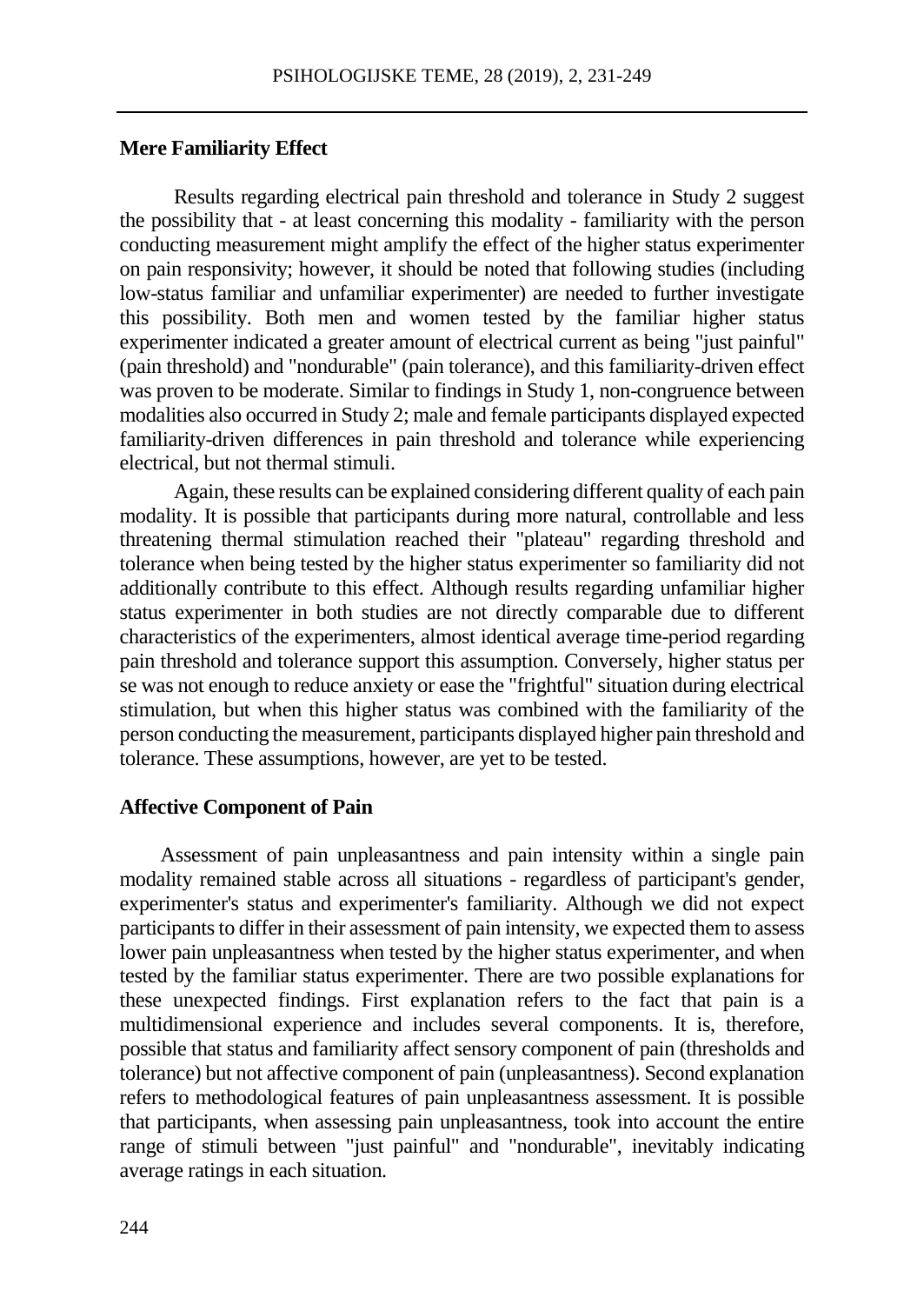Additionally, when considered combined with results of status effect in thermal modality in Study 1 and results of familiarity effect in electrical modality in Study 2, these findings also suggest that, if the measurement was conducted differently, the effect of status and familiarity on pain unpleasantness ratings might be detected. Namely, if the study design enabled participants to experience and assess each stimulus per se, they would likely provide lower ratings for the same thermal stimuli in the presence of the higher status experimenter in Study 1 and the same electrical stimuli in the presence of the familiar status experimenter in Study 2.

### **General Implications**

Present findings contribute to both pain research and treatment. From a researcher's point of view, information that pain assessment depends on the status and familiarity of a person conducting measurement signifies that he/she would consider these factors when conducting future measurement and clearly state information regarding status and familiarity when reporting results of the study. From a clinician's point of view, this information is vital when assessing treatment effectiveness and signifies that he/she should equalize pain measurement conditions before and after pain treatment in order to avoid interference of the status or familiarity of a person measuring pain. In other words, people who treat pain should take characteristics of clinic staff members into account when drawing conclusions about a patient's condition or deciding on the adequate treatment; different pain ratings in two measurement points do not necessarily imply that patient's pain has changed - obtained difference might also be due to the difference in personnel in charge with the pain measurement.

Thus, what stands out in the present work is that not only the professional status of a person measuring pain, but also an individual's familiarity with it affects one's pain assessment; and the findings lead to some practical advice: when in pain, go see a doctor you already know - he'll treat the symptoms as well as the next one but at least the procedure will not hurt as much.

#### **References**

- Aslaksen, P. M., Myrbakk, I. N., Hoifodt, R. S., & Flaten, M. A. (2007). The effect of experimenter gender on autonomic and subjective responses to pain stimuli. *Pain, 129*(3), 260-168. doi:10.1016/j.pain.2006.10.011
- Bhalang, K., Sigurdsson, A., Slade, G. D., & Maixner, W. (2005). Associations among four modalities of experimental pain in women. *Journal of Pain, 6*, 604-611. doi:10.1016/j. jpain.2005.04.006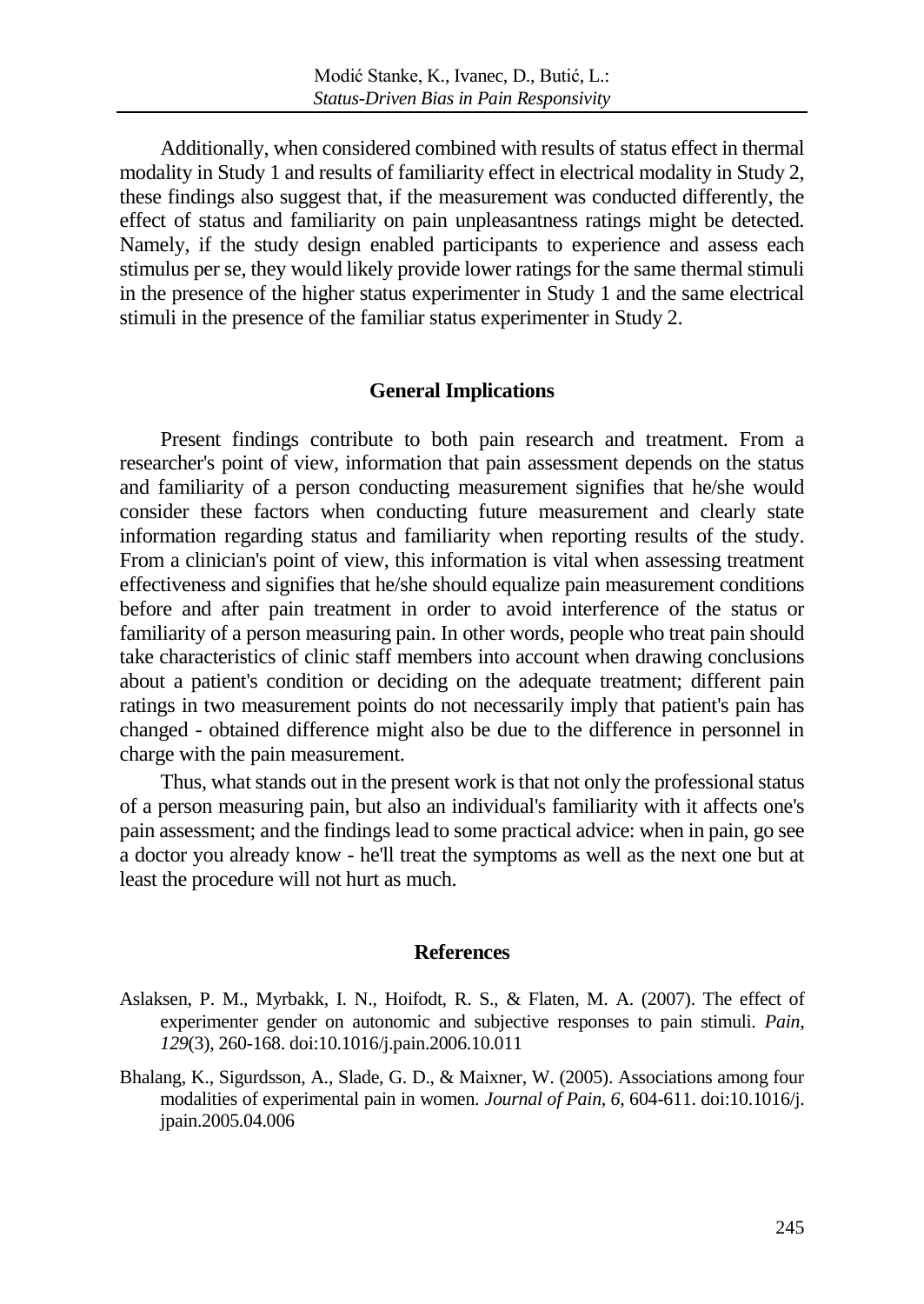- Campbell, T. S., Holder, M. D., & France, C. R. (2006). The effects of experimenter status and cardiovascular reactivity on pain reports. *Pain, 125*, 264-269. doi:10.1016/j. pain.2006.06.002
- Cohen, J. (1988). *Statistical power analysis for the behavioral sciences*. Hillsdale, New Jersey: Lawrence Erlbaum Associates.
- Contreras, J. M., Banaji, M. R., & Mitchell, J. P. (2013). Multivoxel patterns in fusiform face area differentiate faces by sex and race. *PLoS ONE, 8*(7), e69684. doi:10.1371/ journal.pone.0069684
- Faul, F., Erdfelder, E., Lang, A. G., & Buchner, A. (2007). G\*Power 3: A flexible statistical power analysis program for the social, behavioral, and biomedical sciences. *Behavior Research Methods, 39*, 175-191. doi:10.3758/bf03193146
- Feine, J. S., Bushnell, M. C., Miron, D., & Duncan, G. H. (1991). Sex differences in the perception of noxious heat stimuli. *Pain, 44*, 255-262. PMID:2052394
- Gijsbers, K., & Nicholson, F. (2005). Experimental pain thresholds influenced by sex of experimenter. *Perceptual and Motor Skills, 101*(3), 803-807. doi:10.2466/pms.101.3
- Ivanec, D., Pavin, T., & Kotzmuth, A. (2006). Possibilities of attentional control of pain: Influence of distractive Stroop task on pain threshold and pain tolerance. *Review of Psychology*, *13,* 87-94.
- Janal, M. N., Glusman, M., Kuhl, J. P., & Clark, W. C. (1994). On the absence of correlation between responses to noxious heat, cold, electrical and ischemie stimulation. *Pain, 58*, 403-411. doi:10.1016/0304-3959(94)90135-X
- Kállai, I., Barke, A., & Voss, U. (2004). The effects of experimenter characteristics on pain reports in women and men. *Pain, 112*, 142-147. doi:10.1016/j.pain.2004.08.008
- Levine, F. M., & De Simone, L. L. (1991). The effects of experimenter gender on pain report in male and female subjects. *Pain, 44*, 69-72. doi:10.1016/0304-3959(91)90149-R
- Modić Stanke, K., & Ivanec, D. (2016). Pain threshold measure of pain sensitivity or social behavior? *Psihologija*, *49*(1), 37-50.
- Neddermeyer, T. J., Flühr, K., & Lötsch, J. (2008). Principle components analysis of pain thresholds to thermal, electrical, and mechanical stimuli suggests a predominant common source of variance. *Pain, 138*, 286-291. doi:10.1016/j.pain.2007.12.015
- Neziri, A. Y., Curatolo, M., Nüesch, E., Scaramozzino, P., Andersen, O. K., Arendt-Nielsen, L., & Jüni, P. (2011). Factor analysis of responses to thermal, electrical, and mechanical painful stimuli supports the importance of multi-modal pain assessment. *Pain, 152*, 1146-1155. doi:10.1016/j.pain.2011.01.047
- Otto, M. W., & Dougher, M. J. (1985). Sex differences and personality factors in responsivity to pain. *Perceptual and Motor Skills, 61*, 383-390. PMID:4069906
- Riley, J. L. III, Robinson, M. E., Wise, E. A., Myers, C. D., & Fillingim, R. B. (1998). Sex differences in the perception of noxious experimental stimuli: A meta-analysis. *Pain*, *74*, 181-187.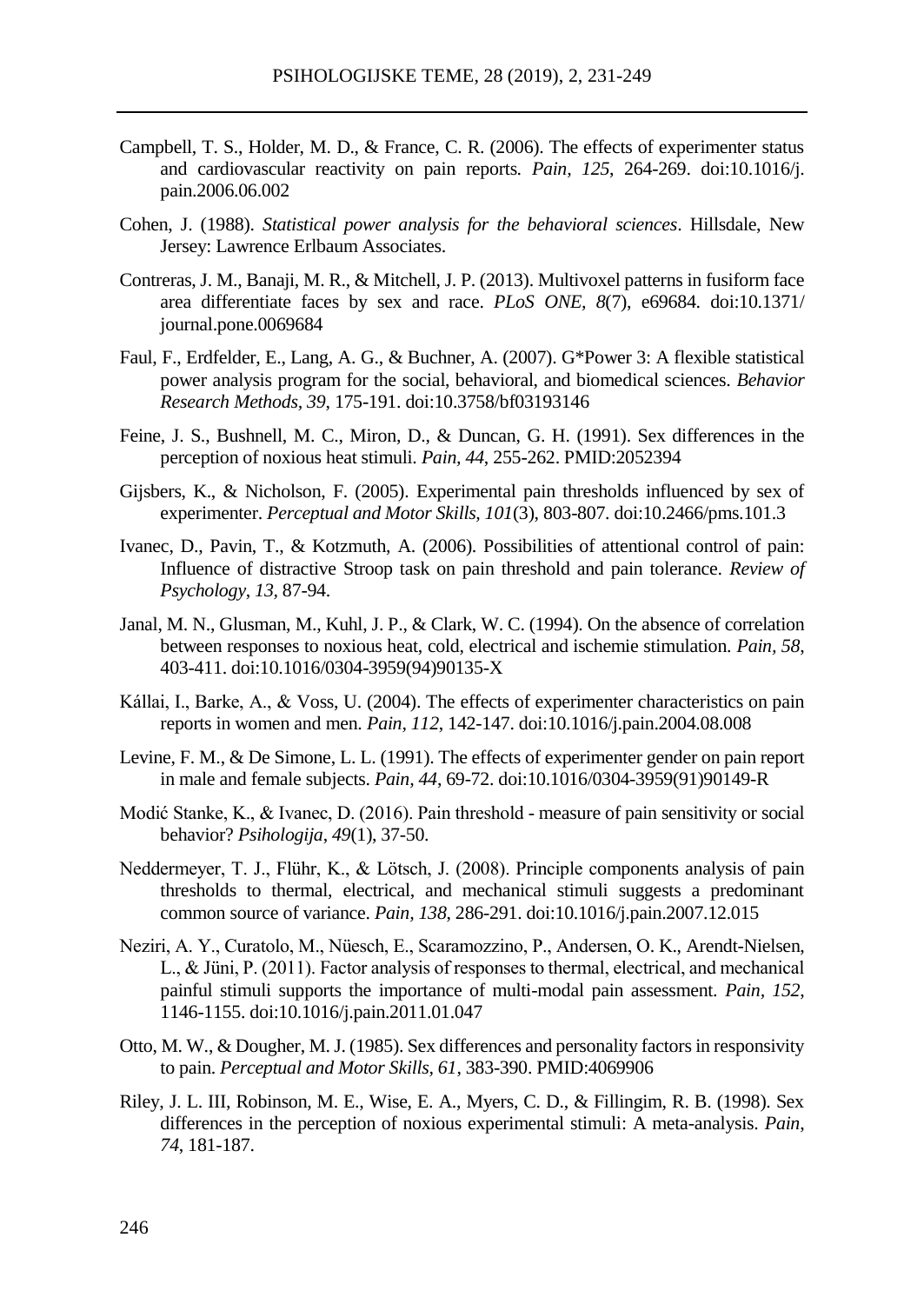- Weisse, C. S., Foster, K. K., & Fisher, E. A. (2005). The influence of experimenter gender and race on pain reporting: Does racial or gender concordance matter? *Pain Medicine, 6,* 80-87. doi:10.1111/j.1526-4637.2005.05004.x
- Williams, D. A., Park, K. M., Ambrose, K. R., & Clauw, D. J. (2007). Assessor status influences pain recall. *The Journal of Pain, 8*, 343-348. [doi:10.1016/j.jpain.2006.10.005](http://dx.doi.org/10.1016/j.jpain.2006.10.005)
- Wise, E. A., Price, D. D., Myers, C. D., Heft, M. W., & Robinson, M. E. (2002). Gender role expectations of pain: Relationship to experimental pain perception. *Pain*, *96*, 335-342. PMID: 11973007

# **Boli li? Ovisi o tome tko pita**

#### Sažetak

Cilj je ovoga rada bio utvrditi utječu li profesionalni status (prvo istraživanje) i poznatost (drugo istraživanje) eksperimentatora na procjenu boli sudionika, čak i kada nema drugih razlika u karakteristikama eksperimentatora. U oba su istraživanja mjereni prag i tolerancija boli te procjene neugode i intenziteta boli izazvane toplinskim i električnim podražajima. U prvom se istraživanju eksperimentator predstavio sudionicima kao student (niži status) ili kao stručni suradnik (viši status). ANOVA je pokazala značajan i umjeren do velik učinak statusa eksperimentatora samo u termalnom modalitetu; sudionici su čije je mjerenje provodio eksperimentator višeg statusa, u skladu s očekivanjima, pokazivali viši prag i toleranciju boli na toplinske podražaje. U drugom je istraživanju sva mjerenja provela eksperimentatorica čiji je (viši) status jednoj grupi studenata bio otprije poznat, dok je drugoj grupi bio otkriven neposredno prije mjerenja. ANOVA je pokazala statistički značajan i umjeren učinak poznatosti samo u električnom modalitetu; sudionici čije je mjerenje provodila prethodno poznata eksperimentatorica višeg statusa pokazivali su viši prag i toleranciju boli na električne podražaje, što je bilo očekivano. Ovi rezultati sugeriraju da na procjenu boli pojedinaca ne utječe samo profesionalni status osobe koja mjeri bol već i njihova prethodna upoznatost s njime. Imajući to na umu, istraživače se potiče da prilikom budućih istraživanja kontroliraju ove čimbenike te da u radove uključe detaljnije informacije o karakteristikama eksperimentatora.

*Ključne riječi:*status eksperimentatora, poznatost eksperimentatora, prag boli, tolerancija boli

Primljeno: 11.11.2016.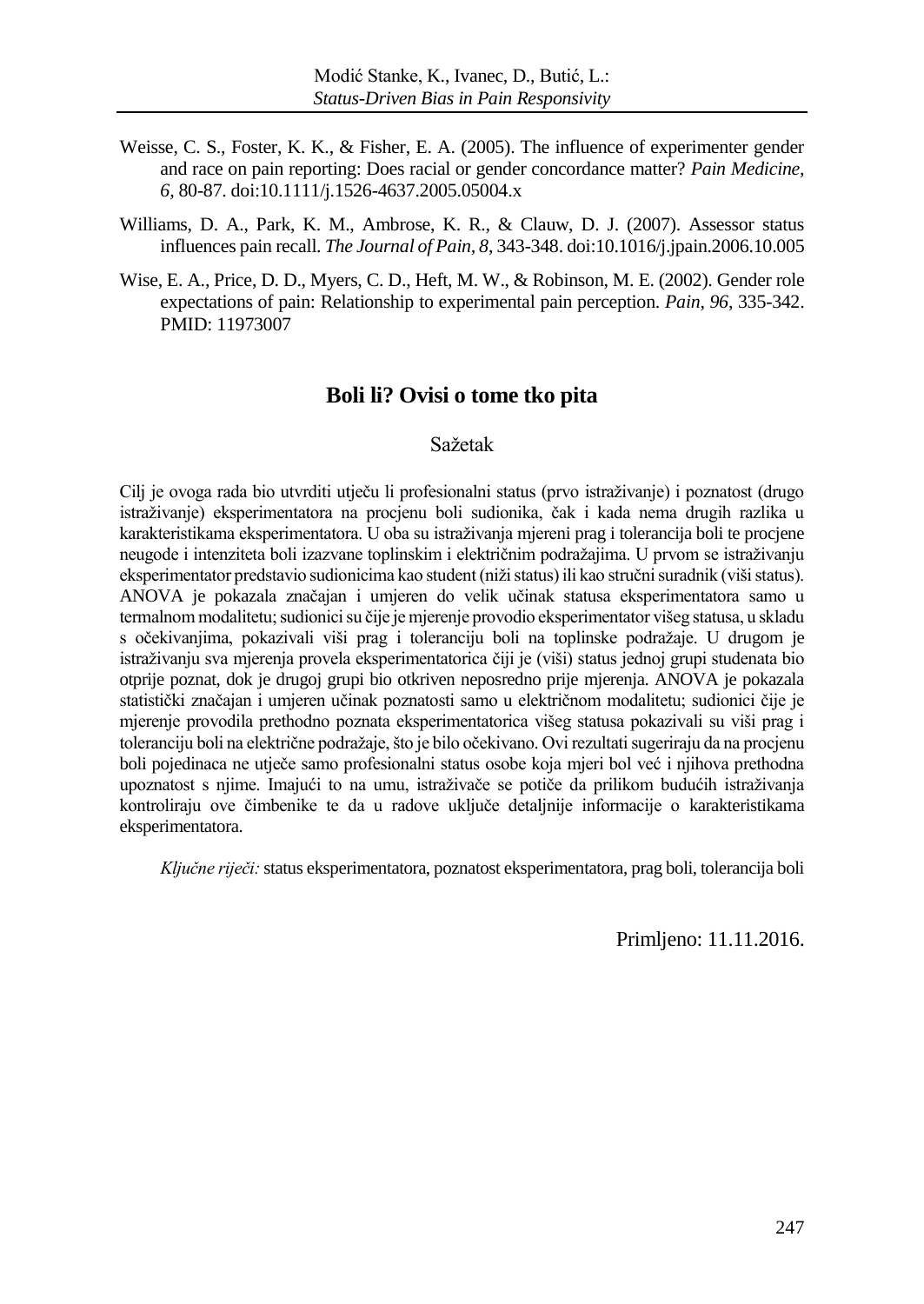# **Appendix A**

Table 1.

*Descriptive Statistics of Results Obtained in Study 1, Associated with the Four Pain Responsivity Measures in the Four Experimental Groups (Participant Gender × Experimenter Status) Depending on the Type of Painful Stimuli*

|            |                |             | lower status     |       | higher status |                  |       |       |
|------------|----------------|-------------|------------------|-------|---------------|------------------|-------|-------|
|            |                |             | experimenter     |       |               | experimenter     |       |       |
|            |                |             | ("student")      |       |               | ("psychologist") |       |       |
| stimuli    | measure        | participant | $\boldsymbol{n}$ | M     | SD            | $\boldsymbol{n}$ | M     | SD    |
| thermal    | pain           | male        | 13               | 20.08 | 4.39          | 12               | 28.08 | 10.92 |
|            | thresholds     | female      | 12               | 17.00 | 6.00          | 12               | 23.83 | 9.96  |
|            | pain           | male        | 13               | 29.31 | 9.41          | 12               | 45.83 | 36.32 |
|            | tolerance      | female      | 12               | 24.5  | 16.84         | 12               | 29.58 | 12.00 |
|            | pain           | male        | 13               | 17.54 | 3.80          | 12               | 15.92 | 4.32  |
|            | unpleasantness | female      | 12               | 16.33 | 5.79          | 12               | 16.67 | 6.02  |
|            | pain           | male        | 13               | 24.38 | 2.14          | 12               | 23.33 | 4.79  |
|            | intensity      | female      | 12               | 24.83 | 2.33          | 12               | 25.67 | 3.26  |
| electrical | pain           | male        | 13               | 0.60  | 0.23          | 12               | 0.65  | 0.45  |
|            | thresholds     | female      | 12               | 0.67  | 0.44          | 12               | 0.51  | 0.13  |
|            | pain           | male        | 13               | 4.78  | 2.03          | 12               | 4.80  | 1.55  |
|            | tolerance      | female      | 12               | 4.04  | 1.49          | 12               | 3.84  | 1.25  |
|            | pain           | male        | 13               | 13.54 | 5.27          | 12               | 17.75 | 6.94  |
|            | unpleasantness | female      | 12               | 14.08 | 4.36          | 12               | 12.50 | 4.21  |
|            | pain           | male        | 13               | 22.00 | 4.47          | 12               | 21.75 | 4.45  |
|            | intensity      | female      | 12               | 22.75 | 5.17          | 12               | 21.92 | 5.37  |